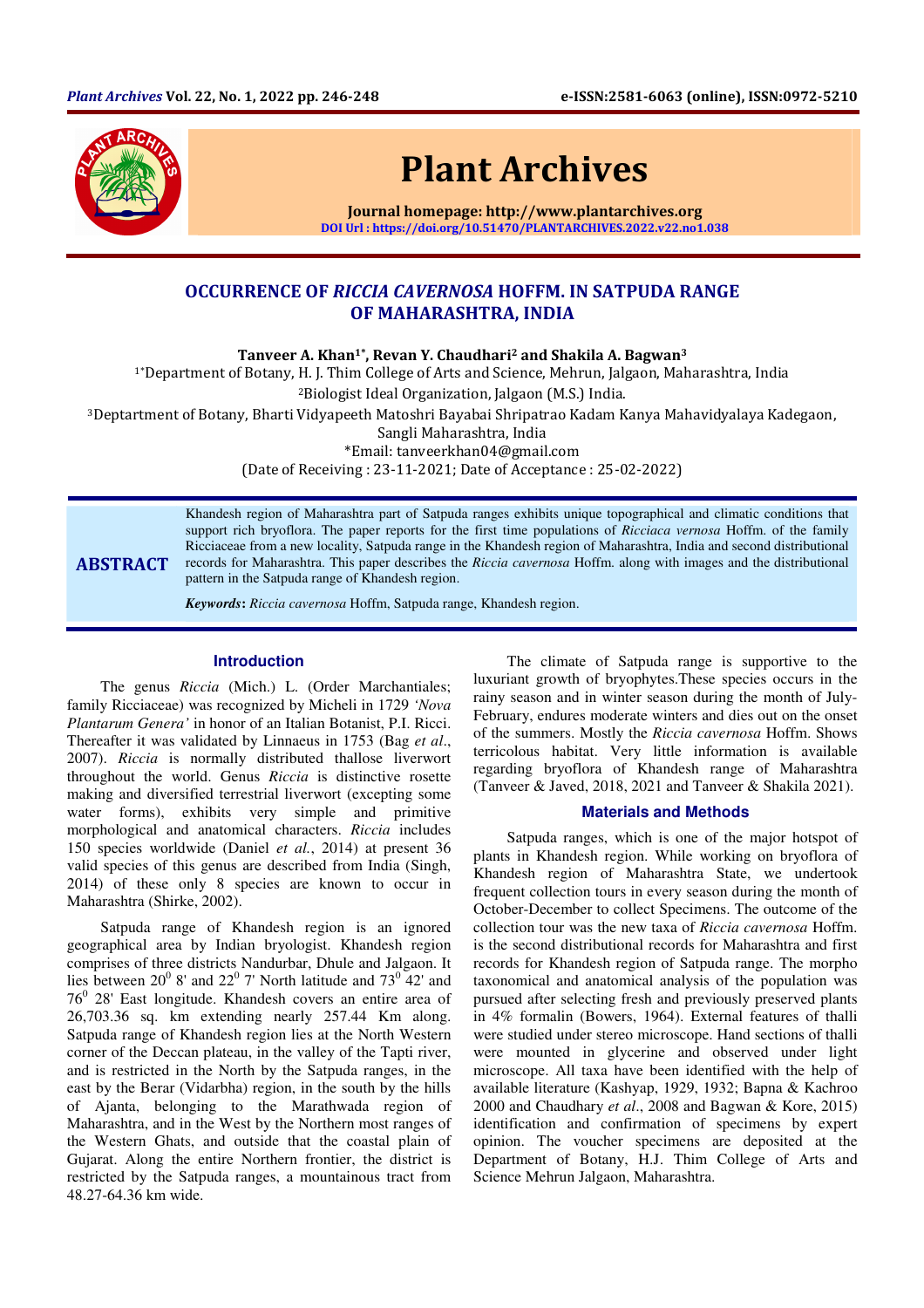#### **Results and Discussion**

Due to human interference, anthropogenic activities and grazing animals the bryoflora from Satpuda range of Khandesh get disturbed. Considering the ecological importance, sensitivity and vulnerability of bryophytes to changing environment, it is most essential to enlist bryophyte through periodical survey and revision. Therefore proper documentation is needed for conservation of these ecologically important plants before their extinction.

*Riccia* L. is the largest genus among the thallose Hepaticae in India and found on damp loamy and sandy soil in different localities of Satpuda range of Khandesh during study. *Riccia cavernosa* Hoffm. was collected from various habitats for the Second distributional records for Maharashtra and first time reported from Satpuda range of Khandesh region of Maharashtra. Data available about this species is meager but field surveys will play important role to enhance knowledge about the Indian bryology, particularly in Satpuda range of Khandesh region of Maharashtra.While exploring the study area *Riccia cavernosa* Hoffm. have been collected from satpuda range of Khandesh region detailed descriptions are given below:

*Riccia cavernosa* Hoffm., Deutschl. Fl. 2: 95.1796 emend. Raddi, Opusc. Sci. (Bologna) 12: 351. 1818. *R.robusta*  Kashyap, J. Bombay Nat. Hist. Soc. 24: 348. 1916; Bagwan and Kore, *Plant Science Today*2(4): 187-191. 2015. (Fig.1).

Thallus monoecious, dichotomously branched, overlapping with linear to obcordate segments, terrestrial. Dorsal surface olive green up to 3-6 mm long; lobes oblong, obtuse, 1-2 mm broad. Dorsal surface porous, appears spongy with large cavities , probably due to increase in air space. Air chambers in 2-3 strata, wide and polyhedral, epidermis soon prominently lacunose, ventral tissue present in median of thallus, flanked by large air chambers. Ventral scales absent, rhizoids both tuberculate and smooth. Gametophytic stages are not visualized. Sporopytes are projecting ventrally. Spores light brown to dark brown, reticulate , triradiate mark on proximal view, 80-100µm in diameter .Very few 1-2 thalli in rainy season are observed. Frequently occurs in the region. Restricted to some spots in field may be endemic.

**Locality:** Occasional. In Khandesh region collected from the cache of Tapi river or in wet patches, along hill slopes.

#### **Habitat:** Terricolous

**Distribution in India:** INDIA (Western Himalaya: Himachal Pradesh; Eastern Himalaya: West Bengal Hills; Gangetic plains: Uttar Pradesh; Central India: Madhya Pradesh; Punjab & West Rajasthan: Rajasthan (Singh *et al*., 2010).

**Distribution in Maharashtra:** Second distributional records for Maharashtra and first record for Satpuda range of Maharashtra.

**Field notes:** Thallus spongy, larger than *Riccia crystalline*  easily detected with the help of hand lens.

**GPS reading:** N 20˚94'29.98" E 75˚56'77.69" (Elevation 272.4m)

**Specimen examined:** India: Maharastra: Jalgaon Dist., Mehrun bit, *TAK* 93; Tapi river, *TAK 127*; Nandurbar Dist., Molgi, *TAK* 153.







**Fig. 1 :** Riccia cavernosa Hoffm. (A) Dorsal view (B) Ventral view (C) Sporophyte with spore